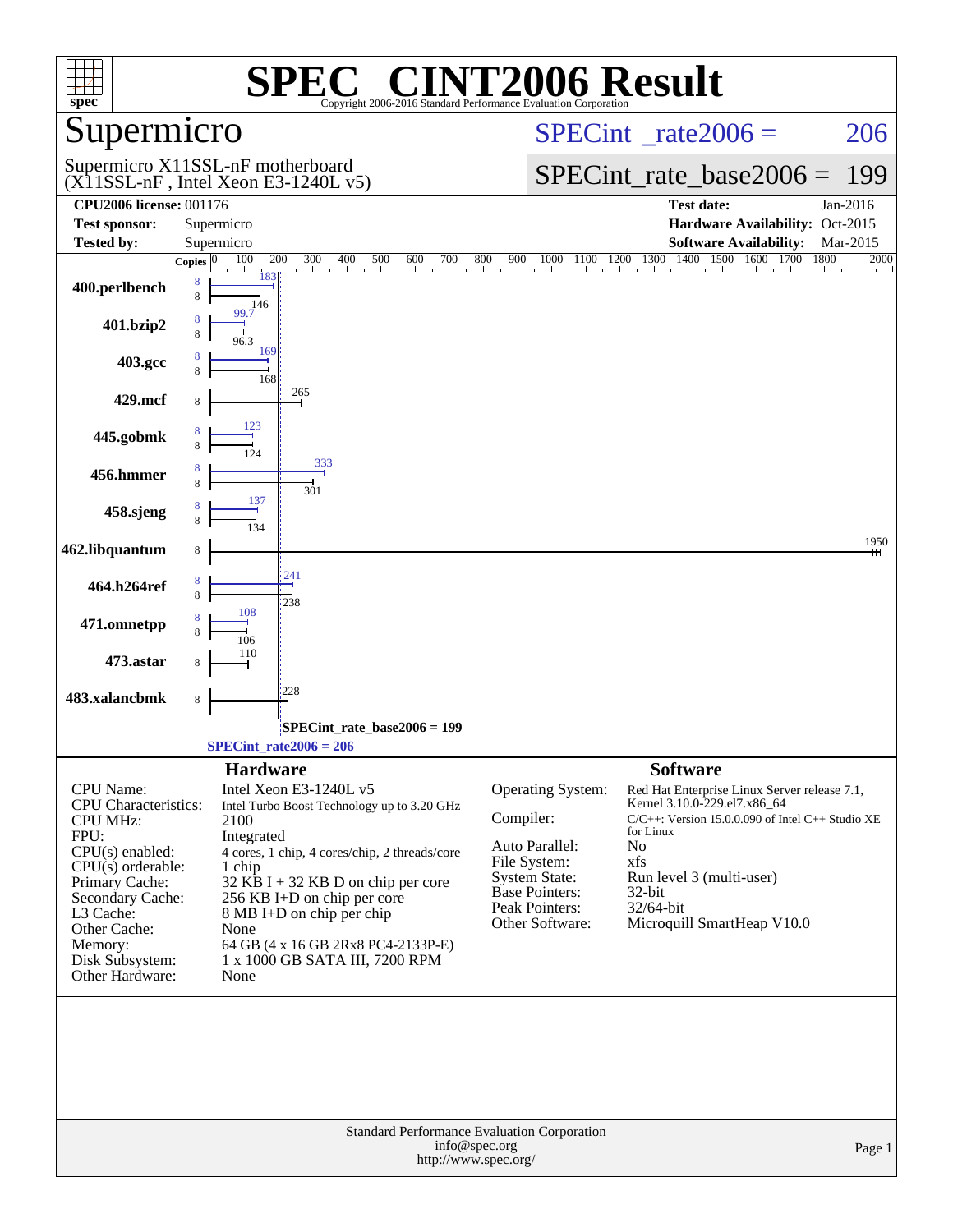

### Supermicro

#### $(X11SSL-nF$ , Intel Xeon E3-1240L v5) Supermicro X11SSL-nF motherboard

SPECint rate $2006 = 206$ 

## [SPECint\\_rate\\_base2006 =](http://www.spec.org/auto/cpu2006/Docs/result-fields.html#SPECintratebase2006) 199

**[CPU2006 license:](http://www.spec.org/auto/cpu2006/Docs/result-fields.html#CPU2006license)** 001176 **[Test date:](http://www.spec.org/auto/cpu2006/Docs/result-fields.html#Testdate)** Jan-2016 **[Test sponsor:](http://www.spec.org/auto/cpu2006/Docs/result-fields.html#Testsponsor)** Supermicro Supermicro **[Hardware Availability:](http://www.spec.org/auto/cpu2006/Docs/result-fields.html#HardwareAvailability)** Oct-2015 **[Tested by:](http://www.spec.org/auto/cpu2006/Docs/result-fields.html#Testedby)** Supermicro **Supermicro [Software Availability:](http://www.spec.org/auto/cpu2006/Docs/result-fields.html#SoftwareAvailability)** Mar-2015

#### **[Results Table](http://www.spec.org/auto/cpu2006/Docs/result-fields.html#ResultsTable)**

|                                                                                                          | <b>Base</b>   |                |       |                |       |                |       | <b>Peak</b>   |                |              |                |              |                |              |
|----------------------------------------------------------------------------------------------------------|---------------|----------------|-------|----------------|-------|----------------|-------|---------------|----------------|--------------|----------------|--------------|----------------|--------------|
| <b>Benchmark</b>                                                                                         | <b>Copies</b> | <b>Seconds</b> | Ratio | <b>Seconds</b> | Ratio | <b>Seconds</b> | Ratio | <b>Copies</b> | <b>Seconds</b> | <b>Ratio</b> | <b>Seconds</b> | <b>Ratio</b> | <b>Seconds</b> | <b>Ratio</b> |
| 400.perlbench                                                                                            |               | 537            | 146   | 537            | 146   | 536            | 146   | 8             | 427            | 183          | 426            | 183          | 426            | 184          |
| 401.bzip2                                                                                                | 8             | 799            | 96.6  | 801            | 96.3  | 802            | 96.3  | 8             | 774            | 99.7         | 775            | 99.7         | 775            | 99.6         |
| $403.\mathrm{gcc}$                                                                                       |               | 382            | 169   | 383            | 168   | 382            | 168   | 8             | 385            | 167          | 382            | 169          | 381            | 169          |
| $429$ .mcf                                                                                               | 8             | 274            | 266   | 275            | 265   | 275            | 265   | 8             | 274            | 266          | 275            | 265          | 275            | 265          |
| $445$ .gobmk                                                                                             | 8             | 677            | 124   | 677            | 124   | 678            | 124   | 8             | 680            | 123          | 680            | 123          | 680            | 123          |
| 456.hmmer                                                                                                | 8             | 249            | 300   | 248            | 301   | 248            | 301   | 8             | 224            | 333          | 224            | 333          | 225            | 332          |
| 458 sjeng                                                                                                | 8             | 722            | 134   | 722            | 134   | 722            | 134   | 8             | 705            | 137          | 704            | 137          | 705            | 137          |
| 462.libquantum                                                                                           |               | 85.4           | 1940  | 84.9           | 1950  | 84.5           | 1960  | 8             | 85.4           | 1940         | 84.9           | 1950         | 84.5           | 1960         |
| 464.h264ref                                                                                              | 8             | 742            | 238   | 744            | 238   | 743            | 238   | 8             | 734            | 241          | 740            | 239          | 736            | 241          |
| 471.omnetpp                                                                                              |               | 473            | 106   | 472            | 106   | 473            | 106   | 8             | 461            | 108          | 462            | 108          | 459            | 109          |
| 473.astar                                                                                                |               | 510            | 110   | 512            | 110   | 509            | 110   | 8             | 510            | 110          | 512            | 110          | 509            | 110          |
| 483.xalancbmk                                                                                            | 8             | 242            | 228   | 243            | 228   | 242            | 228   | 8             | 242            | 228          | 243            | 228          | 242            | 228          |
| Results appear in the order in which they were run. Bold underlined text indicates a median measurement. |               |                |       |                |       |                |       |               |                |              |                |              |                |              |

#### **[Submit Notes](http://www.spec.org/auto/cpu2006/Docs/result-fields.html#SubmitNotes)**

 The taskset mechanism was used to bind copies to processors. The config file option 'submit' was used to generate taskset commands to bind each copy to a specific processor. For details, please see the config file.

#### **[Operating System Notes](http://www.spec.org/auto/cpu2006/Docs/result-fields.html#OperatingSystemNotes)**

Stack size set to unlimited using "ulimit -s unlimited"

#### **[Platform Notes](http://www.spec.org/auto/cpu2006/Docs/result-fields.html#PlatformNotes)**

Standard Performance Evaluation Corporation [info@spec.org](mailto:info@spec.org) As tested, the system used a Supermicro CSE-113MFAC2-R606CB chassis. The chassis is configured with 2 PWS-606P-1R redundant power supply, 1 SNK-P0046P heatsink, as well as 4 FAN-0154L4 middle cooling fan. Sysinfo program /home/cpu2006/config/sysinfo.rev6914 \$Rev: 6914 \$ \$Date:: 2014-06-25 #\$ e3fbb8667b5a285932ceab81e28219e1 running on localhost.localdomain Tue Jan 26 02:57:37 2016 This section contains SUT (System Under Test) info as seen by some common utilities. To remove or add to this section, see: <http://www.spec.org/cpu2006/Docs/config.html#sysinfo> From /proc/cpuinfo model name : Intel(R) Xeon(R) CPU E3-1240L v5 @ 2.10GHz 1 "physical id"s (chips) 8 "processors" cores, siblings (Caution: counting these is hw and system dependent. The following excerpts from /proc/cpuinfo might not be reliable. Use with Continued on next page

<http://www.spec.org/>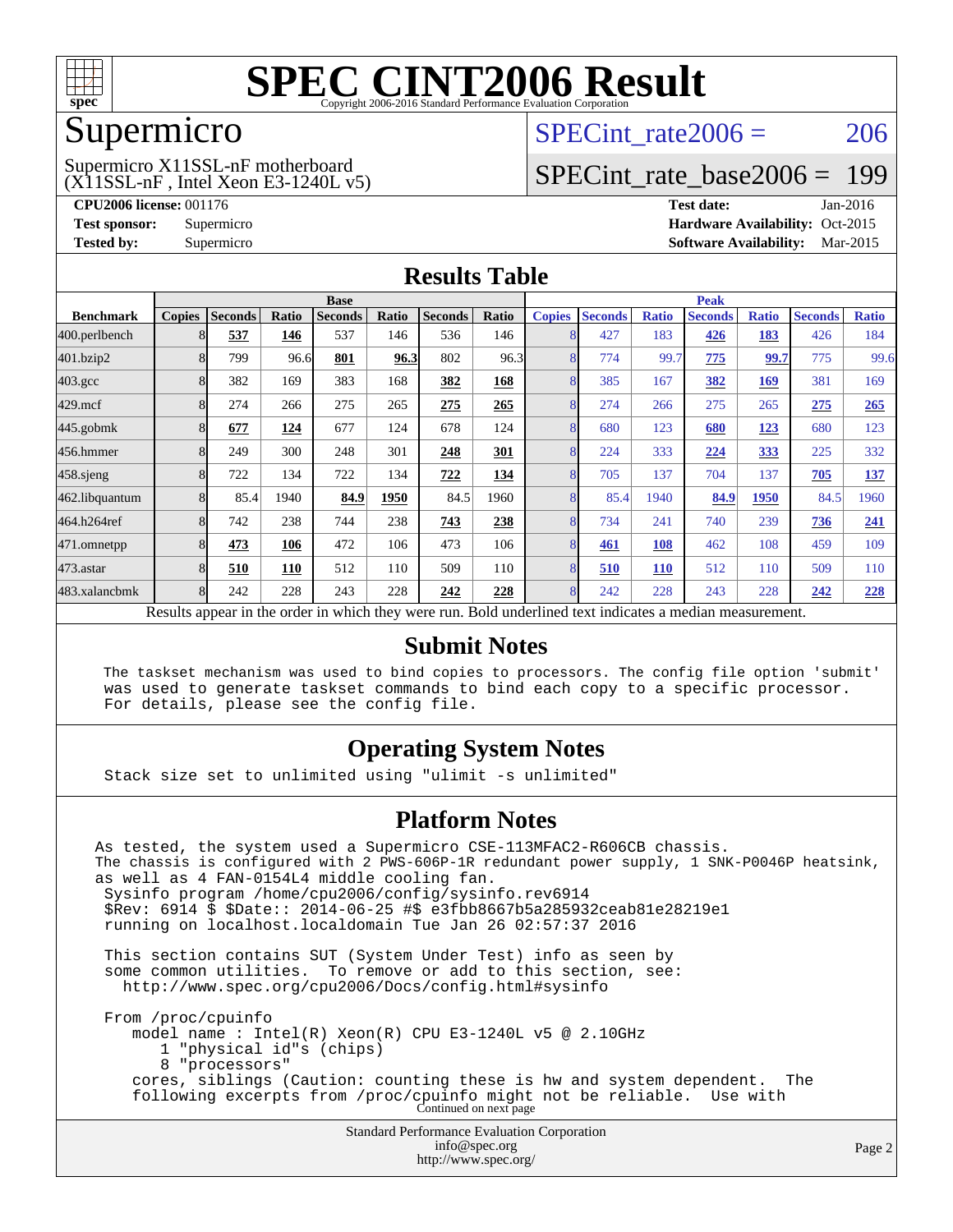

## Supermicro

SPECint rate $2006 = 206$ 

 $(X11SSL-nF$ , Intel Xeon E3-1240L v5) Supermicro X11SSL-nF motherboard

[SPECint\\_rate\\_base2006 =](http://www.spec.org/auto/cpu2006/Docs/result-fields.html#SPECintratebase2006) 199

**[CPU2006 license:](http://www.spec.org/auto/cpu2006/Docs/result-fields.html#CPU2006license)** 001176 **[Test date:](http://www.spec.org/auto/cpu2006/Docs/result-fields.html#Testdate)** Jan-2016 **[Test sponsor:](http://www.spec.org/auto/cpu2006/Docs/result-fields.html#Testsponsor)** Supermicro Supermicro **[Hardware Availability:](http://www.spec.org/auto/cpu2006/Docs/result-fields.html#HardwareAvailability)** Oct-2015 **[Tested by:](http://www.spec.org/auto/cpu2006/Docs/result-fields.html#Testedby)** Supermicro **Supermicro [Software Availability:](http://www.spec.org/auto/cpu2006/Docs/result-fields.html#SoftwareAvailability)** Mar-2015

#### **[Platform Notes \(Continued\)](http://www.spec.org/auto/cpu2006/Docs/result-fields.html#PlatformNotes)**

 caution.) cpu cores : 4 siblings : 8 physical 0: cores 0 1 2 3 cache size : 8192 KB From /proc/meminfo MemTotal: 65630544 kB HugePages\_Total: 0<br>Hugepagesize: 2048 kB Hugepagesize: From /etc/\*release\* /etc/\*version\* os-release: NAME="Red Hat Enterprise Linux Server" VERSION="7.1 (Maipo)" ID="rhel" ID\_LIKE="fedora" VERSION\_ID="7.1" PRETTY\_NAME="Red Hat Enterprise Linux Server 7.1 (Maipo)" ANSI\_COLOR="0;31" CPE\_NAME="cpe:/o:redhat:enterprise\_linux:7.1:GA:server" redhat-release: Red Hat Enterprise Linux Server release 7.1 (Maipo) system-release: Red Hat Enterprise Linux Server release 7.1 (Maipo) system-release-cpe: cpe:/o:redhat:enterprise\_linux:7.1:ga:server uname -a: Linux localhost.localdomain 3.10.0-229.el7.x86\_64 #1 SMP Thu Jan 29 18:37:38 EST 2015 x86\_64 x86\_64 x86\_64 GNU/Linux run-level 3 Jan 25 21:57 SPEC is set to: /home/cpu2006 Filesystem Type Size Used Avail Use% Mounted on  $/$ dev/mapper/rhel-home xfs Additional information from dmidecode: Warning: Use caution when you interpret this section. The 'dmidecode' program reads system data which is "intended to allow hardware to be accurately determined", but the intent may not be met, as there are frequent changes to hardware, firmware, and the "DMTF SMBIOS" standard. BIOS American Megatrends Inc. 1.0a 12/25/2015 Memory: 4x Samsung M391A2K43BB1-CPB 16 GB 2 rank 2133 MHz (End of data from sysinfo program)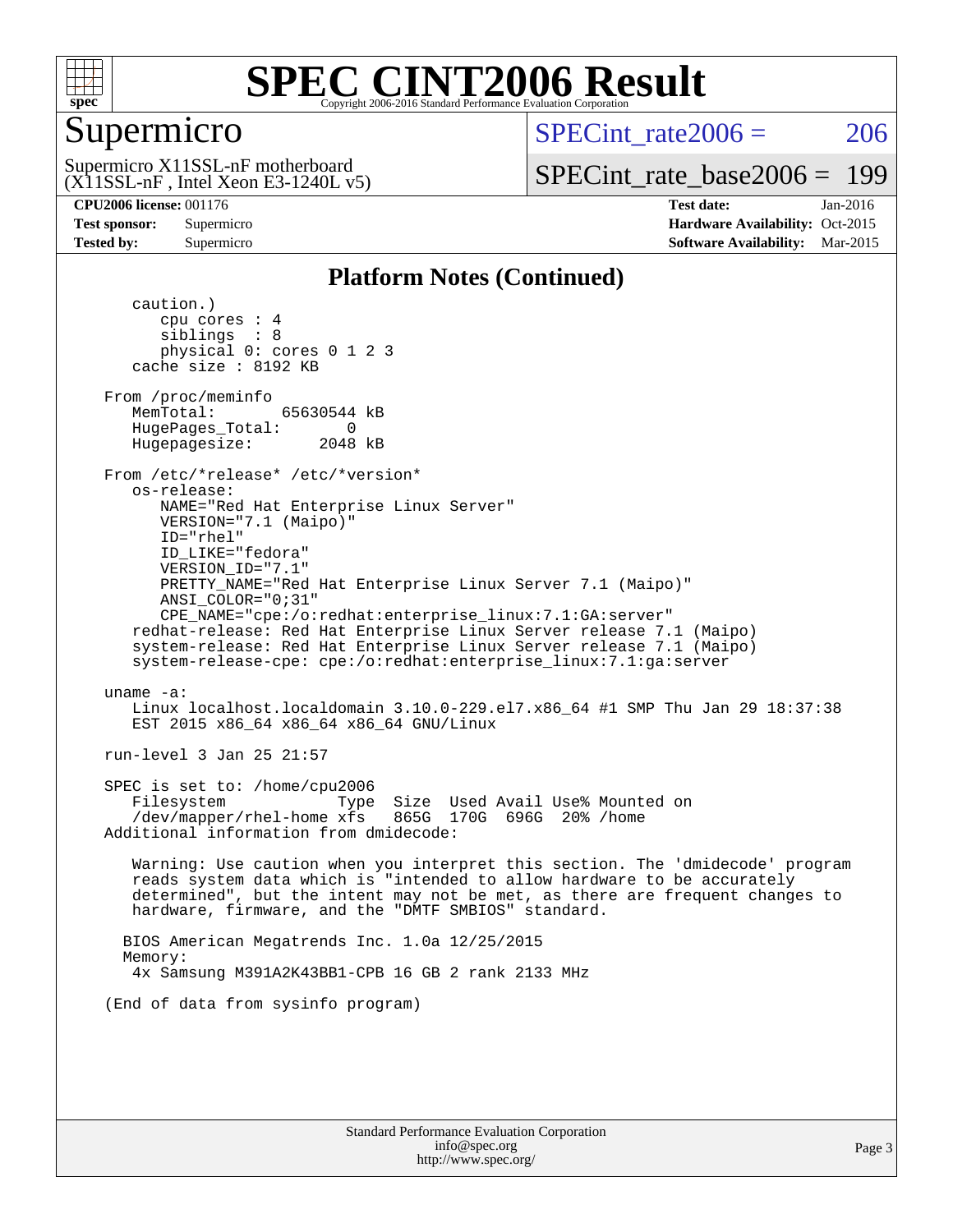

## Supermicro

SPECint rate $2006 = 206$ 

 $(X11SSL-nF$ , Intel Xeon E3-1240L v5) Supermicro X11SSL-nF motherboard

[SPECint\\_rate\\_base2006 =](http://www.spec.org/auto/cpu2006/Docs/result-fields.html#SPECintratebase2006) 199

**[CPU2006 license:](http://www.spec.org/auto/cpu2006/Docs/result-fields.html#CPU2006license)** 001176 **[Test date:](http://www.spec.org/auto/cpu2006/Docs/result-fields.html#Testdate)** Jan-2016 **[Test sponsor:](http://www.spec.org/auto/cpu2006/Docs/result-fields.html#Testsponsor)** Supermicro Supermicro **[Hardware Availability:](http://www.spec.org/auto/cpu2006/Docs/result-fields.html#HardwareAvailability)** Oct-2015 **[Tested by:](http://www.spec.org/auto/cpu2006/Docs/result-fields.html#Testedby)** Supermicro **Supermicro [Software Availability:](http://www.spec.org/auto/cpu2006/Docs/result-fields.html#SoftwareAvailability)** Mar-2015

#### **[General Notes](http://www.spec.org/auto/cpu2006/Docs/result-fields.html#GeneralNotes)**

Environment variables set by runspec before the start of the run: LD LIBRARY PATH = "/home/cpu2006/libs/32:/home/cpu2006/libs/64:/home/cpu2006/sh"

 Binaries compiled on a system with 1x Core i5-4670K CPU + 16GB memory using RedHat EL 7.0 Transparent Huge Pages enabled with: echo always > /sys/kernel/mm/transparent\_hugepage/enabled

### **[Base Compiler Invocation](http://www.spec.org/auto/cpu2006/Docs/result-fields.html#BaseCompilerInvocation)**

[C benchmarks](http://www.spec.org/auto/cpu2006/Docs/result-fields.html#Cbenchmarks):

[icc -m32 -L/opt/intel/composer\\_xe\\_2015/lib/ia32](http://www.spec.org/cpu2006/results/res2016q1/cpu2006-20160206-38987.flags.html#user_CCbase_intel_icc_011b86df29f8c679b747245588698a4d)

[C++ benchmarks:](http://www.spec.org/auto/cpu2006/Docs/result-fields.html#CXXbenchmarks)

[icpc -m32 -L/opt/intel/composer\\_xe\\_2015/lib/ia32](http://www.spec.org/cpu2006/results/res2016q1/cpu2006-20160206-38987.flags.html#user_CXXbase_intel_icpc_c2c99686a1a582c3e0de0b4806b02cea)

### **[Base Portability Flags](http://www.spec.org/auto/cpu2006/Docs/result-fields.html#BasePortabilityFlags)**

 400.perlbench: [-DSPEC\\_CPU\\_LINUX\\_IA32](http://www.spec.org/cpu2006/results/res2016q1/cpu2006-20160206-38987.flags.html#b400.perlbench_baseCPORTABILITY_DSPEC_CPU_LINUX_IA32) 462.libquantum: [-DSPEC\\_CPU\\_LINUX](http://www.spec.org/cpu2006/results/res2016q1/cpu2006-20160206-38987.flags.html#b462.libquantum_baseCPORTABILITY_DSPEC_CPU_LINUX) 483.xalancbmk: [-DSPEC\\_CPU\\_LINUX](http://www.spec.org/cpu2006/results/res2016q1/cpu2006-20160206-38987.flags.html#b483.xalancbmk_baseCXXPORTABILITY_DSPEC_CPU_LINUX)

#### **[Base Optimization Flags](http://www.spec.org/auto/cpu2006/Docs/result-fields.html#BaseOptimizationFlags)**

[C benchmarks](http://www.spec.org/auto/cpu2006/Docs/result-fields.html#Cbenchmarks):

[-xCORE-AVX2](http://www.spec.org/cpu2006/results/res2016q1/cpu2006-20160206-38987.flags.html#user_CCbase_f-xAVX2_5f5fc0cbe2c9f62c816d3e45806c70d7) [-ipo](http://www.spec.org/cpu2006/results/res2016q1/cpu2006-20160206-38987.flags.html#user_CCbase_f-ipo) [-O3](http://www.spec.org/cpu2006/results/res2016q1/cpu2006-20160206-38987.flags.html#user_CCbase_f-O3) [-no-prec-div](http://www.spec.org/cpu2006/results/res2016q1/cpu2006-20160206-38987.flags.html#user_CCbase_f-no-prec-div) [-opt-prefetch](http://www.spec.org/cpu2006/results/res2016q1/cpu2006-20160206-38987.flags.html#user_CCbase_f-opt-prefetch) [-opt-mem-layout-trans=3](http://www.spec.org/cpu2006/results/res2016q1/cpu2006-20160206-38987.flags.html#user_CCbase_f-opt-mem-layout-trans_a7b82ad4bd7abf52556d4961a2ae94d5)

[C++ benchmarks:](http://www.spec.org/auto/cpu2006/Docs/result-fields.html#CXXbenchmarks)

[-xCORE-AVX2](http://www.spec.org/cpu2006/results/res2016q1/cpu2006-20160206-38987.flags.html#user_CXXbase_f-xAVX2_5f5fc0cbe2c9f62c816d3e45806c70d7) [-ipo](http://www.spec.org/cpu2006/results/res2016q1/cpu2006-20160206-38987.flags.html#user_CXXbase_f-ipo) [-O3](http://www.spec.org/cpu2006/results/res2016q1/cpu2006-20160206-38987.flags.html#user_CXXbase_f-O3) [-no-prec-div](http://www.spec.org/cpu2006/results/res2016q1/cpu2006-20160206-38987.flags.html#user_CXXbase_f-no-prec-div) [-opt-prefetch](http://www.spec.org/cpu2006/results/res2016q1/cpu2006-20160206-38987.flags.html#user_CXXbase_f-opt-prefetch) [-opt-mem-layout-trans=3](http://www.spec.org/cpu2006/results/res2016q1/cpu2006-20160206-38987.flags.html#user_CXXbase_f-opt-mem-layout-trans_a7b82ad4bd7abf52556d4961a2ae94d5) [-Wl,-z,muldefs](http://www.spec.org/cpu2006/results/res2016q1/cpu2006-20160206-38987.flags.html#user_CXXbase_link_force_multiple1_74079c344b956b9658436fd1b6dd3a8a) [-L/sh -lsmartheap](http://www.spec.org/cpu2006/results/res2016q1/cpu2006-20160206-38987.flags.html#user_CXXbase_SmartHeap_32f6c82aa1ed9c52345d30cf6e4a0499)

### **[Base Other Flags](http://www.spec.org/auto/cpu2006/Docs/result-fields.html#BaseOtherFlags)**

[C benchmarks](http://www.spec.org/auto/cpu2006/Docs/result-fields.html#Cbenchmarks):

403.gcc: [-Dalloca=\\_alloca](http://www.spec.org/cpu2006/results/res2016q1/cpu2006-20160206-38987.flags.html#b403.gcc_baseEXTRA_CFLAGS_Dalloca_be3056838c12de2578596ca5467af7f3)

#### **[Peak Compiler Invocation](http://www.spec.org/auto/cpu2006/Docs/result-fields.html#PeakCompilerInvocation)**

[C benchmarks \(except as noted below\)](http://www.spec.org/auto/cpu2006/Docs/result-fields.html#Cbenchmarksexceptasnotedbelow):

[icc -m32 -L/opt/intel/composer\\_xe\\_2015/lib/ia32](http://www.spec.org/cpu2006/results/res2016q1/cpu2006-20160206-38987.flags.html#user_CCpeak_intel_icc_011b86df29f8c679b747245588698a4d)

Continued on next page

Standard Performance Evaluation Corporation [info@spec.org](mailto:info@spec.org) <http://www.spec.org/>

Page 4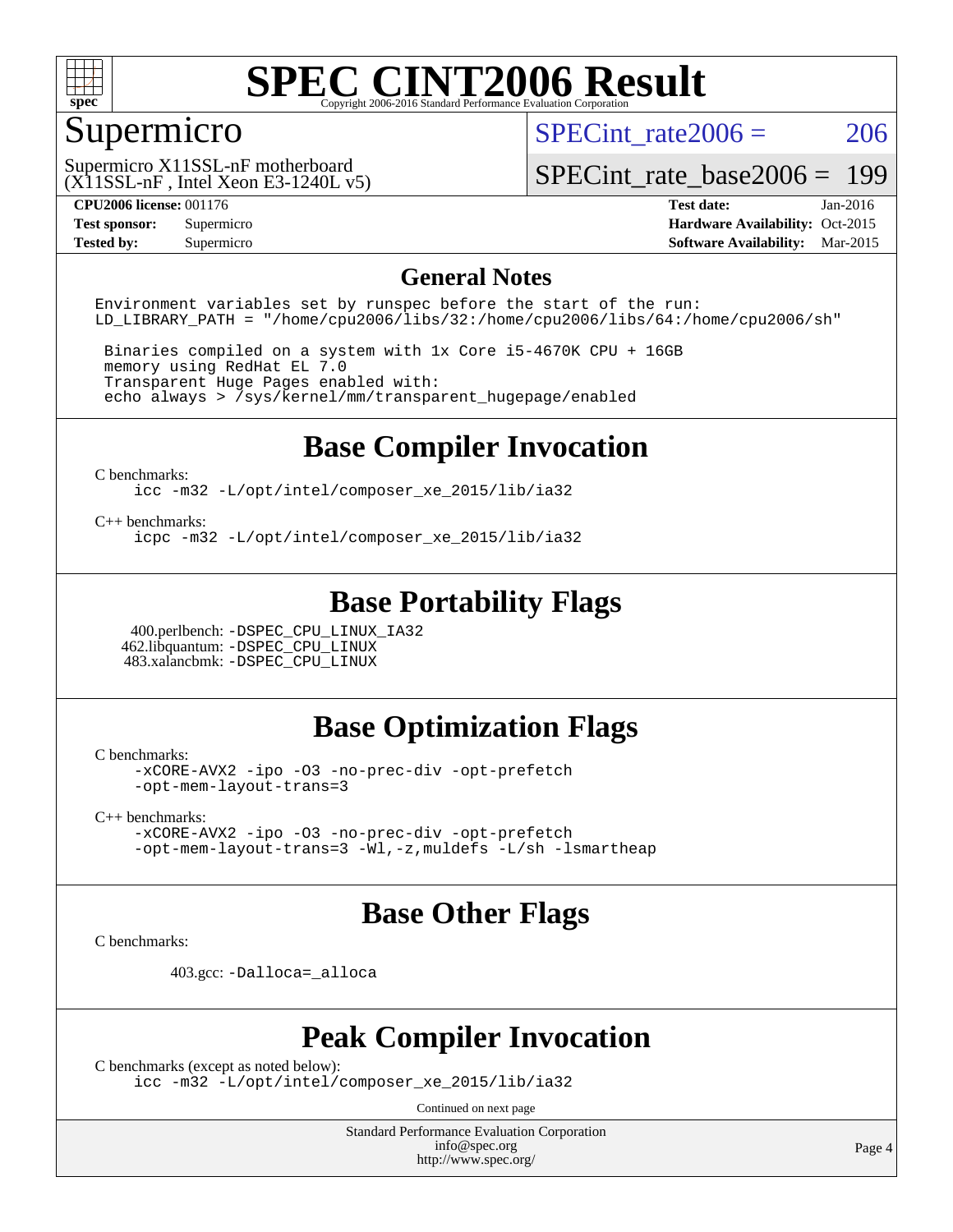

### Supermicro

SPECint rate $2006 = 206$ 

 $(X11SSL-nF$ , Intel Xeon E3-1240L v5) Supermicro X11SSL-nF motherboard

SPECint rate base  $2006 = 199$ 

**[CPU2006 license:](http://www.spec.org/auto/cpu2006/Docs/result-fields.html#CPU2006license)** 001176 **[Test date:](http://www.spec.org/auto/cpu2006/Docs/result-fields.html#Testdate)** Jan-2016

**[Test sponsor:](http://www.spec.org/auto/cpu2006/Docs/result-fields.html#Testsponsor)** Supermicro Supermicro **[Hardware Availability:](http://www.spec.org/auto/cpu2006/Docs/result-fields.html#HardwareAvailability)** Oct-2015 **[Tested by:](http://www.spec.org/auto/cpu2006/Docs/result-fields.html#Testedby)** Supermicro **Supermicro [Software Availability:](http://www.spec.org/auto/cpu2006/Docs/result-fields.html#SoftwareAvailability)** Mar-2015

## **[Peak Compiler Invocation \(Continued\)](http://www.spec.org/auto/cpu2006/Docs/result-fields.html#PeakCompilerInvocation)**

400.perlbench: [icc -m64](http://www.spec.org/cpu2006/results/res2016q1/cpu2006-20160206-38987.flags.html#user_peakCCLD400_perlbench_intel_icc_64bit_bda6cc9af1fdbb0edc3795bac97ada53)

401.bzip2: [icc -m64](http://www.spec.org/cpu2006/results/res2016q1/cpu2006-20160206-38987.flags.html#user_peakCCLD401_bzip2_intel_icc_64bit_bda6cc9af1fdbb0edc3795bac97ada53)

456.hmmer: [icc -m64](http://www.spec.org/cpu2006/results/res2016q1/cpu2006-20160206-38987.flags.html#user_peakCCLD456_hmmer_intel_icc_64bit_bda6cc9af1fdbb0edc3795bac97ada53)

458.sjeng: [icc -m64](http://www.spec.org/cpu2006/results/res2016q1/cpu2006-20160206-38987.flags.html#user_peakCCLD458_sjeng_intel_icc_64bit_bda6cc9af1fdbb0edc3795bac97ada53)

[C++ benchmarks:](http://www.spec.org/auto/cpu2006/Docs/result-fields.html#CXXbenchmarks)

[icpc -m32 -L/opt/intel/composer\\_xe\\_2015/lib/ia32](http://www.spec.org/cpu2006/results/res2016q1/cpu2006-20160206-38987.flags.html#user_CXXpeak_intel_icpc_c2c99686a1a582c3e0de0b4806b02cea)

#### **[Peak Portability Flags](http://www.spec.org/auto/cpu2006/Docs/result-fields.html#PeakPortabilityFlags)**

 400.perlbench: [-DSPEC\\_CPU\\_LP64](http://www.spec.org/cpu2006/results/res2016q1/cpu2006-20160206-38987.flags.html#b400.perlbench_peakCPORTABILITY_DSPEC_CPU_LP64) [-DSPEC\\_CPU\\_LINUX\\_X64](http://www.spec.org/cpu2006/results/res2016q1/cpu2006-20160206-38987.flags.html#b400.perlbench_peakCPORTABILITY_DSPEC_CPU_LINUX_X64) 401.bzip2: [-DSPEC\\_CPU\\_LP64](http://www.spec.org/cpu2006/results/res2016q1/cpu2006-20160206-38987.flags.html#suite_peakCPORTABILITY401_bzip2_DSPEC_CPU_LP64) 456.hmmer: [-DSPEC\\_CPU\\_LP64](http://www.spec.org/cpu2006/results/res2016q1/cpu2006-20160206-38987.flags.html#suite_peakCPORTABILITY456_hmmer_DSPEC_CPU_LP64) 458.sjeng: [-DSPEC\\_CPU\\_LP64](http://www.spec.org/cpu2006/results/res2016q1/cpu2006-20160206-38987.flags.html#suite_peakCPORTABILITY458_sjeng_DSPEC_CPU_LP64) 462.libquantum: [-DSPEC\\_CPU\\_LINUX](http://www.spec.org/cpu2006/results/res2016q1/cpu2006-20160206-38987.flags.html#b462.libquantum_peakCPORTABILITY_DSPEC_CPU_LINUX) 483.xalancbmk: [-DSPEC\\_CPU\\_LINUX](http://www.spec.org/cpu2006/results/res2016q1/cpu2006-20160206-38987.flags.html#b483.xalancbmk_peakCXXPORTABILITY_DSPEC_CPU_LINUX)

## **[Peak Optimization Flags](http://www.spec.org/auto/cpu2006/Docs/result-fields.html#PeakOptimizationFlags)**

[C benchmarks](http://www.spec.org/auto/cpu2006/Docs/result-fields.html#Cbenchmarks):

 400.perlbench: [-xCORE-AVX2](http://www.spec.org/cpu2006/results/res2016q1/cpu2006-20160206-38987.flags.html#user_peakPASS2_CFLAGSPASS2_LDCFLAGS400_perlbench_f-xAVX2_5f5fc0cbe2c9f62c816d3e45806c70d7)(pass 2) [-prof-gen](http://www.spec.org/cpu2006/results/res2016q1/cpu2006-20160206-38987.flags.html#user_peakPASS1_CFLAGSPASS1_LDCFLAGS400_perlbench_prof_gen_e43856698f6ca7b7e442dfd80e94a8fc)(pass 1) [-ipo](http://www.spec.org/cpu2006/results/res2016q1/cpu2006-20160206-38987.flags.html#user_peakPASS2_CFLAGSPASS2_LDCFLAGS400_perlbench_f-ipo)(pass 2) [-O3](http://www.spec.org/cpu2006/results/res2016q1/cpu2006-20160206-38987.flags.html#user_peakPASS2_CFLAGSPASS2_LDCFLAGS400_perlbench_f-O3)(pass 2) [-no-prec-div](http://www.spec.org/cpu2006/results/res2016q1/cpu2006-20160206-38987.flags.html#user_peakPASS2_CFLAGSPASS2_LDCFLAGS400_perlbench_f-no-prec-div)(pass 2) [-prof-use](http://www.spec.org/cpu2006/results/res2016q1/cpu2006-20160206-38987.flags.html#user_peakPASS2_CFLAGSPASS2_LDCFLAGS400_perlbench_prof_use_bccf7792157ff70d64e32fe3e1250b55)(pass 2) [-auto-ilp32](http://www.spec.org/cpu2006/results/res2016q1/cpu2006-20160206-38987.flags.html#user_peakCOPTIMIZE400_perlbench_f-auto-ilp32) 401.bzip2: [-xCORE-AVX2](http://www.spec.org/cpu2006/results/res2016q1/cpu2006-20160206-38987.flags.html#user_peakPASS2_CFLAGSPASS2_LDCFLAGS401_bzip2_f-xAVX2_5f5fc0cbe2c9f62c816d3e45806c70d7)(pass 2) [-prof-gen](http://www.spec.org/cpu2006/results/res2016q1/cpu2006-20160206-38987.flags.html#user_peakPASS1_CFLAGSPASS1_LDCFLAGS401_bzip2_prof_gen_e43856698f6ca7b7e442dfd80e94a8fc)(pass 1) [-ipo](http://www.spec.org/cpu2006/results/res2016q1/cpu2006-20160206-38987.flags.html#user_peakPASS2_CFLAGSPASS2_LDCFLAGS401_bzip2_f-ipo)(pass 2) [-O3](http://www.spec.org/cpu2006/results/res2016q1/cpu2006-20160206-38987.flags.html#user_peakPASS2_CFLAGSPASS2_LDCFLAGS401_bzip2_f-O3)(pass 2) [-no-prec-div](http://www.spec.org/cpu2006/results/res2016q1/cpu2006-20160206-38987.flags.html#user_peakPASS2_CFLAGSPASS2_LDCFLAGS401_bzip2_f-no-prec-div)(pass 2) [-prof-use](http://www.spec.org/cpu2006/results/res2016q1/cpu2006-20160206-38987.flags.html#user_peakPASS2_CFLAGSPASS2_LDCFLAGS401_bzip2_prof_use_bccf7792157ff70d64e32fe3e1250b55)(pass 2) [-opt-prefetch](http://www.spec.org/cpu2006/results/res2016q1/cpu2006-20160206-38987.flags.html#user_peakCOPTIMIZE401_bzip2_f-opt-prefetch) [-auto-ilp32](http://www.spec.org/cpu2006/results/res2016q1/cpu2006-20160206-38987.flags.html#user_peakCOPTIMIZE401_bzip2_f-auto-ilp32) [-ansi-alias](http://www.spec.org/cpu2006/results/res2016q1/cpu2006-20160206-38987.flags.html#user_peakCOPTIMIZE401_bzip2_f-ansi-alias) 403.gcc: [-xCORE-AVX2](http://www.spec.org/cpu2006/results/res2016q1/cpu2006-20160206-38987.flags.html#user_peakCOPTIMIZE403_gcc_f-xAVX2_5f5fc0cbe2c9f62c816d3e45806c70d7) [-ipo](http://www.spec.org/cpu2006/results/res2016q1/cpu2006-20160206-38987.flags.html#user_peakCOPTIMIZE403_gcc_f-ipo) [-O3](http://www.spec.org/cpu2006/results/res2016q1/cpu2006-20160206-38987.flags.html#user_peakCOPTIMIZE403_gcc_f-O3) [-no-prec-div](http://www.spec.org/cpu2006/results/res2016q1/cpu2006-20160206-38987.flags.html#user_peakCOPTIMIZE403_gcc_f-no-prec-div)  $429$ .mcf: basepeak = yes 445.gobmk: [-xCORE-AVX2](http://www.spec.org/cpu2006/results/res2016q1/cpu2006-20160206-38987.flags.html#user_peakPASS2_CFLAGSPASS2_LDCFLAGS445_gobmk_f-xAVX2_5f5fc0cbe2c9f62c816d3e45806c70d7)(pass 2) [-prof-gen](http://www.spec.org/cpu2006/results/res2016q1/cpu2006-20160206-38987.flags.html#user_peakPASS1_CFLAGSPASS1_LDCFLAGS445_gobmk_prof_gen_e43856698f6ca7b7e442dfd80e94a8fc)(pass 1) [-prof-use](http://www.spec.org/cpu2006/results/res2016q1/cpu2006-20160206-38987.flags.html#user_peakPASS2_CFLAGSPASS2_LDCFLAGS445_gobmk_prof_use_bccf7792157ff70d64e32fe3e1250b55)(pass 2) [-ansi-alias](http://www.spec.org/cpu2006/results/res2016q1/cpu2006-20160206-38987.flags.html#user_peakCOPTIMIZE445_gobmk_f-ansi-alias) [-opt-mem-layout-trans=3](http://www.spec.org/cpu2006/results/res2016q1/cpu2006-20160206-38987.flags.html#user_peakCOPTIMIZE445_gobmk_f-opt-mem-layout-trans_a7b82ad4bd7abf52556d4961a2ae94d5) 456.hmmer: [-xCORE-AVX2](http://www.spec.org/cpu2006/results/res2016q1/cpu2006-20160206-38987.flags.html#user_peakCOPTIMIZE456_hmmer_f-xAVX2_5f5fc0cbe2c9f62c816d3e45806c70d7) [-ipo](http://www.spec.org/cpu2006/results/res2016q1/cpu2006-20160206-38987.flags.html#user_peakCOPTIMIZE456_hmmer_f-ipo) [-O3](http://www.spec.org/cpu2006/results/res2016q1/cpu2006-20160206-38987.flags.html#user_peakCOPTIMIZE456_hmmer_f-O3) [-no-prec-div](http://www.spec.org/cpu2006/results/res2016q1/cpu2006-20160206-38987.flags.html#user_peakCOPTIMIZE456_hmmer_f-no-prec-div) [-unroll2](http://www.spec.org/cpu2006/results/res2016q1/cpu2006-20160206-38987.flags.html#user_peakCOPTIMIZE456_hmmer_f-unroll_784dae83bebfb236979b41d2422d7ec2) [-auto-ilp32](http://www.spec.org/cpu2006/results/res2016q1/cpu2006-20160206-38987.flags.html#user_peakCOPTIMIZE456_hmmer_f-auto-ilp32) 458.sjeng: [-xCORE-AVX2](http://www.spec.org/cpu2006/results/res2016q1/cpu2006-20160206-38987.flags.html#user_peakPASS2_CFLAGSPASS2_LDCFLAGS458_sjeng_f-xAVX2_5f5fc0cbe2c9f62c816d3e45806c70d7)(pass 2) [-prof-gen](http://www.spec.org/cpu2006/results/res2016q1/cpu2006-20160206-38987.flags.html#user_peakPASS1_CFLAGSPASS1_LDCFLAGS458_sjeng_prof_gen_e43856698f6ca7b7e442dfd80e94a8fc)(pass 1) [-ipo](http://www.spec.org/cpu2006/results/res2016q1/cpu2006-20160206-38987.flags.html#user_peakPASS2_CFLAGSPASS2_LDCFLAGS458_sjeng_f-ipo)(pass 2) [-O3](http://www.spec.org/cpu2006/results/res2016q1/cpu2006-20160206-38987.flags.html#user_peakPASS2_CFLAGSPASS2_LDCFLAGS458_sjeng_f-O3)(pass 2) [-no-prec-div](http://www.spec.org/cpu2006/results/res2016q1/cpu2006-20160206-38987.flags.html#user_peakPASS2_CFLAGSPASS2_LDCFLAGS458_sjeng_f-no-prec-div)(pass 2) [-prof-use](http://www.spec.org/cpu2006/results/res2016q1/cpu2006-20160206-38987.flags.html#user_peakPASS2_CFLAGSPASS2_LDCFLAGS458_sjeng_prof_use_bccf7792157ff70d64e32fe3e1250b55)(pass 2) [-unroll4](http://www.spec.org/cpu2006/results/res2016q1/cpu2006-20160206-38987.flags.html#user_peakCOPTIMIZE458_sjeng_f-unroll_4e5e4ed65b7fd20bdcd365bec371b81f) [-auto-ilp32](http://www.spec.org/cpu2006/results/res2016q1/cpu2006-20160206-38987.flags.html#user_peakCOPTIMIZE458_sjeng_f-auto-ilp32)

> Standard Performance Evaluation Corporation [info@spec.org](mailto:info@spec.org) <http://www.spec.org/>

Continued on next page